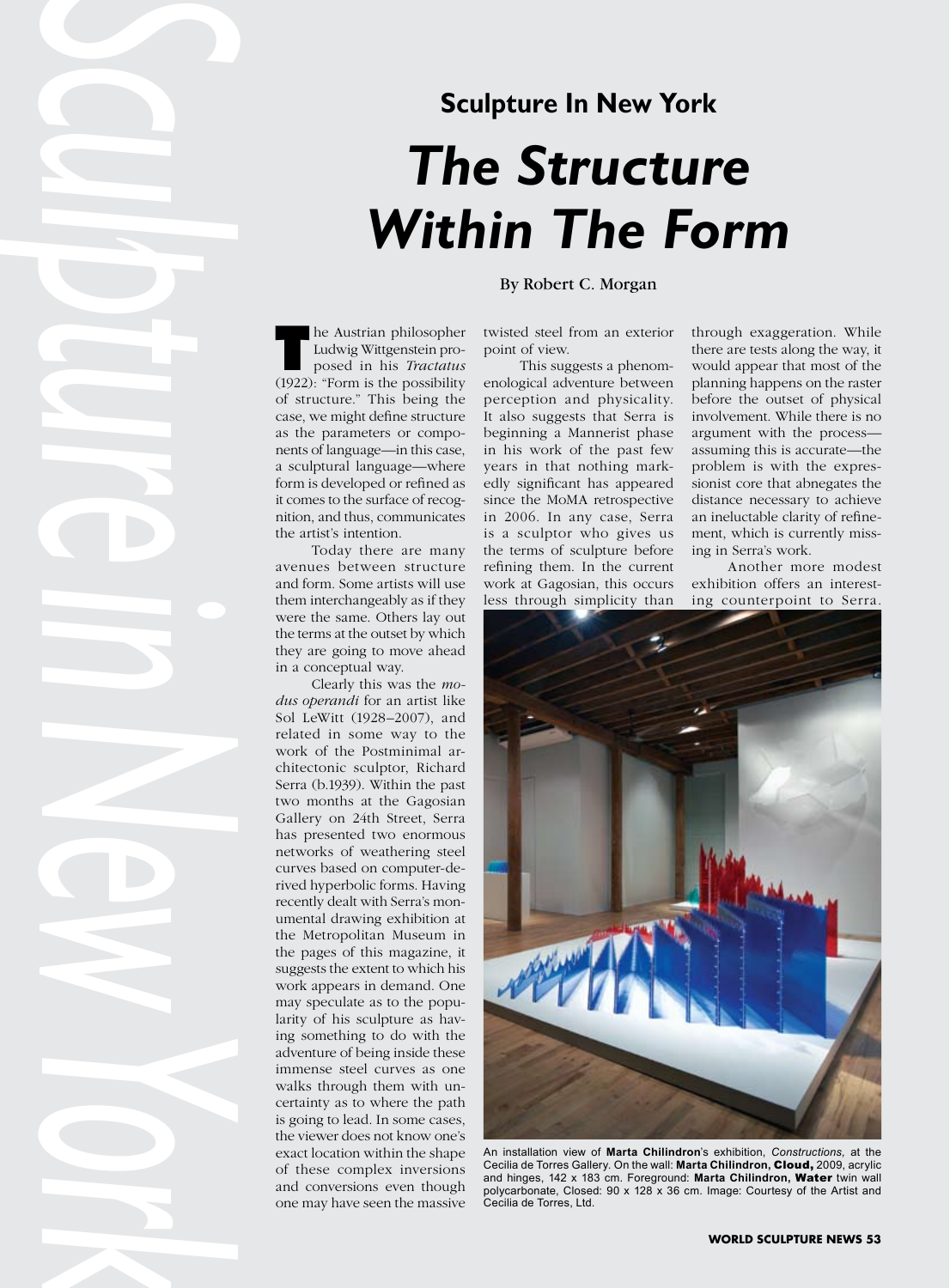Argentine-born, New York artist Marta Chilindron also works in a way that places structure at the forefront in her development of forms. In contrast to the kind of formal(ism) promoted by the critic Clement Greenberg in the northern hemisphere of the Americas in the 1950s and 1960s, Chilindron became involved with a Constructivist or Concrete idea of form, possibly initialing from Eastern Europe. The distinction in the two approaches to form is crucial. Whereas the northern hemisphere tended toward a type of aesthetic formalism, the southern hemisphere emphasized structure in terms of a language as a precedent to form. This approach was employed by the Brazilian Neo-Concrete artist Lydia Clark in the 1960s, but by the 1970s was abandoned for another type of "body sculpture." Some of Clark's earlier ideas impressed Chilindron who would eventually transform them in the context of her ironic furniture pieces during the 1980s. In the recent work, shown in her exhibition *Constructions*, at the Cecilia de Torres Gallery, Chilindron reveals the culmination of many years of work dealing with translucent and collapsible Polycarbonate planes. Each of these works has a clear sense of language about them as they fold and unfold in various permutations. In contrast to her earlier folded forms, the recent ones focus more on densely saturated color and scale through abstract depictions of *Fire, Water, Grass,* and *Cloud*. Curiously these earth forms began with a single meteorological form, a suspended *Cloud* (2009), later followed by



**Marta Chilindron, Fire, 2011, twin** wall polycarbonate, closed: 147 x 120 x 43 cm. Image: Courtesy of the Artist and Cecilia de Torres, Ltd.

the others in 2010–2011. As for the installation, the vigorous shapes and colors sensualized the gallery space, as they moved from the floor on low theatrical stages upwards to the ceiling, where the *Cloud* was suspended. While the artist's folding "Constructions" may originate in Constructivism, she has taken them far beyond it. Rather than dropping the signifying elements—in this case, overt simulations of nature— Chilindron's work incorporates these into her Constructivist idea. In addition, they further suggest abstract patterns and permutations through the process of their collapse into flat forms and eventually through their revival as a virtuoso installation. While one cannot help visualizing these forms as conceptual or language-based, they also function—at least in *Water* (2011)—as defiantly brilliant windows of aquatic light. Yet, of all the works in this exhibition that offer an ethereal antithesis to Serra, Chilindron's unsuspecting *Cloud* takes the prize. Here is a work where an

even broader, more inclusive development may come in the near future.

**R**ichard Van Buren began his career as a Minimalist back in the mid-1960s when this approach to art-making was becoming dominant in the lofts of SoHo and Tribeca, years before the galleries moved to West Chelsea. In the meantime, Van Buren left New York to live in Maine—the cold country—and in the process his manner of working radically shifted gears. Instead of continuing with a rigid geometric style of modular units on the floor, he began thinking more about crafting his forms in an organic way by giving more attention to the accidental maneuvers of the hand in the process of maneuvering his materials. I am thinking of a work mounted on the wall at the Gary Snyder Gallery in West Chelsea called *Botticelli's Revenge* (2011). While the title was enough to grab me by the heels, the work itself goes for the juggler. *Magnifico*! The

lavender crescendo weaves its ganglia across the wall as if pulling two nerve-endings apart at either end. It gave me nothing less than a hallucinogenic riff. Like listening to Coltrane's *Ascension*, Botticelli does, in fact, take revenge. Neo-Rococo—I would say! This is the farthest cry from Minimalism one could possibly expect.

A daintier, yet more eloquent morsel, a manacle of humped tentacle can be cited in *Anabelle's Kiss* (2010). This is pure poetry spoken like Byron. This is also a wall piece. Like *Botticelli's Revenge*, Van Buren's materials are consistent—Thermoplastic, acrylic paint, and seashells. The combination suggests a cracking marinescape, a romantic stasis, a hiss of *élan* blowing through the ears, eyes, and nostrils. *Gum Sum* (2011) is a floor piece, a sticky one at that. The twisted turquoise appendages move in all directions, in and out. There is a fragrance in this piece not a literal one, but a waft of something sweet, yet oddly vengeful at the same time, more



Richard Van Buren, Botticelli's Revenge, 2011, thermoplastic, acrylic paint, and shells, 72 x 168 x 60 inches. Signed and dated. Image: Courtesy of the Artist and Gary Snyder Gallery.